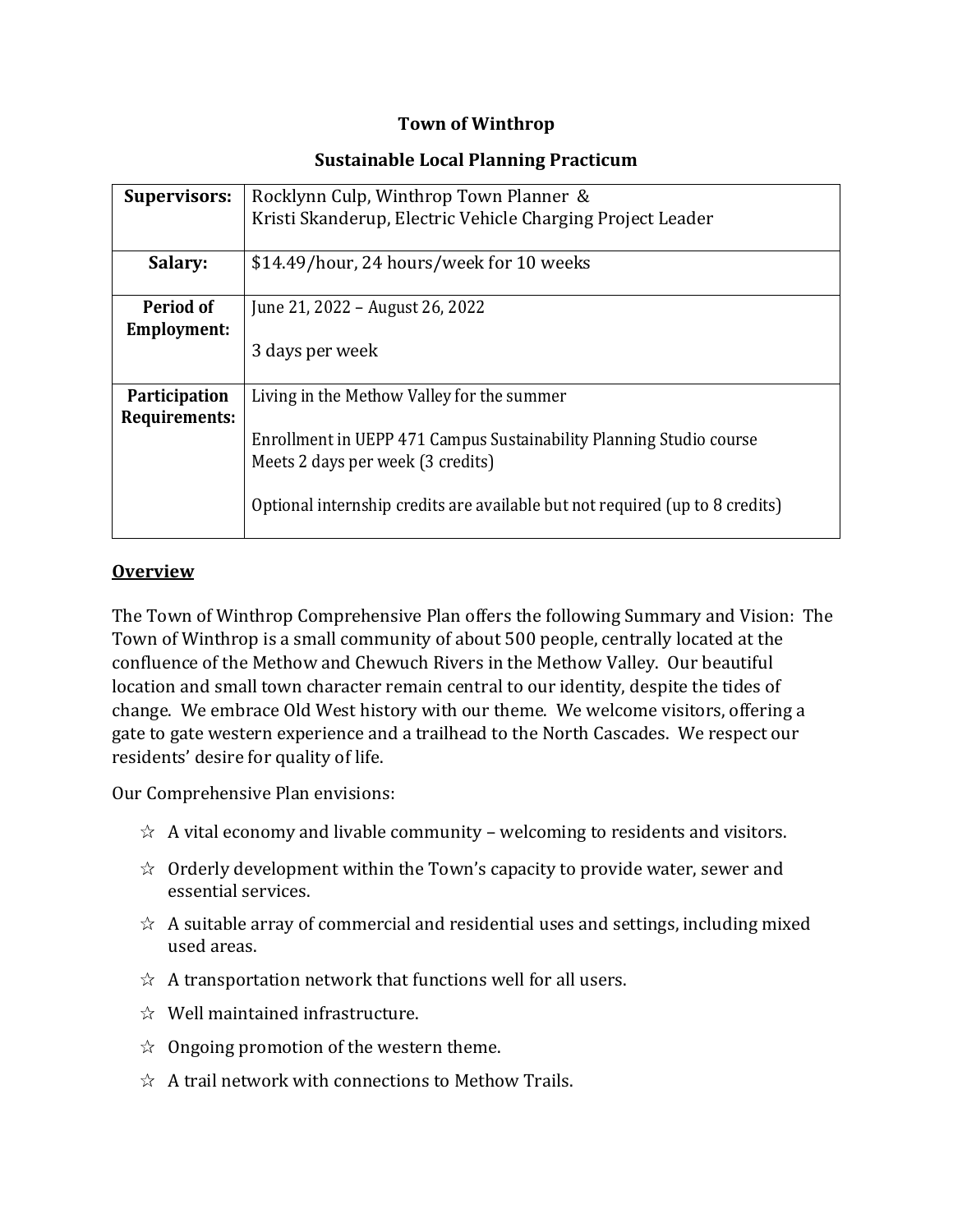- $\hat{\varphi}$  Visual and physical access to the rivers, opens spaces, and recreation.
- $\hat{\varphi}$  Protection of shorelines and other natural features of the environment.

This practicum will focus in on sustainable implementation of Winthrop's vision by furthering progress towards a "complete streets" transportation network and electric vehicle charging in the Methow Valley. Student will learn about the systems underly sustainable planning.

## **Responsibilities**

- 1. Complete Streets Focus Area
	- Review and understand Winthrop transportation planning objectives and needs as set out in the *Winthrop Comprehensive Plan* and *Winthrop In Motion* plan.
	- Analyze and develop alternatives for street connectivity in areas of the Town that lack public roads.
	- Develop GIS layers that can be used to analyze route alternative.
	- Participate in landowner outreach and public process.
- 2. EV Charging Infrastructure Working with Kristi Skanderup
	- Help develop a strategy for EV charging in the Methow Valley, including siting and installation criteria.
	- Identify grant and partnership programs that could assist with the costs of EV infrastructure.
	- Develop proposals that meet grant targets that can be used to further seek funding.
- 3. General
	- Develop a mutually workable schedule with Town Planner.
	- Meet weekly with Town Planner.
	- Determine information and input needs and work with Town Planner as needed to facilitate landowner contact and public input forums.

#### **Required Qualifications and Experience**

- Interest in planning at the local level, in a small community.
- Motivated to develop communication skills and work collaboratively.
- Familiarity with transportation planning issues and principles.
- Ability to demonstrate initiative, work independently, and ask for help / guidance as needed
- Foundational knowledge / interest in engaging the community around issues of sustainability in the built environment.
- Skills in GIS mapping and analysis are a bonus!

# **Educational/Professional Benefits**